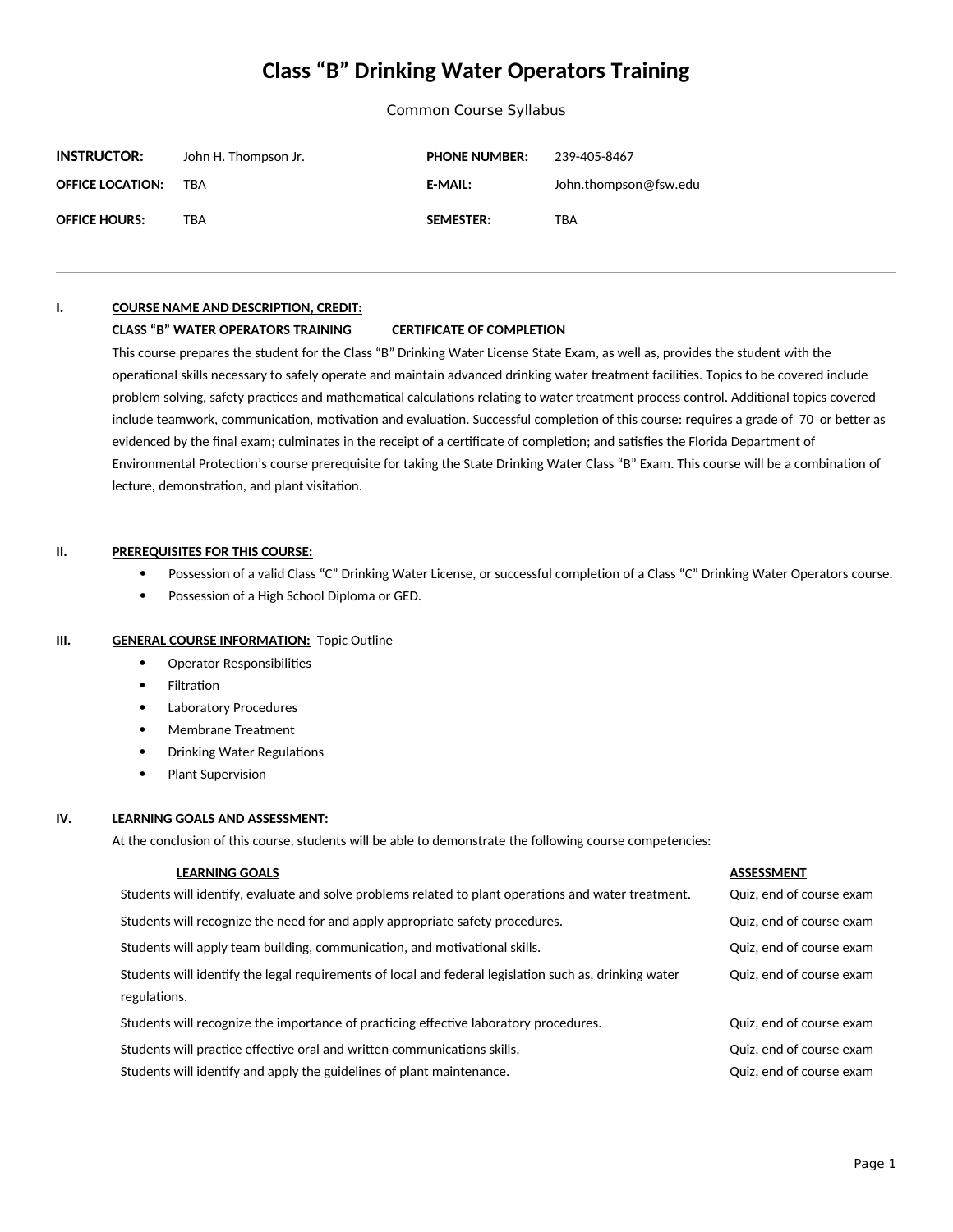# **V. STUDENT REQUIREMENTS:**

- Students are required to attend all classes, and any scheduled plant visitations.
- The Minimum attendance is 106 class hours, any less will result in an incomplete and no certificate will be issued.
- **The student is responsible for knowing all materials covered during any absence**.
- The student is required to complete all assigned reading and writing assignments.
- During this course, there will be four quizzes, one pre-final, and one final exam.
- Exams will be given at assigned class start times.
- The time limit for chapter quizzes will vary.
- The time limit for the final exam is 3 hours.
- Each student must have a functioning computer equipped with a working Video camera and microphone and or headset

# **VII. GRADING POLICY:**

- Each student's final course average will be weighted as follows: Quizzes 10 %; Final Exam 90%
- A minimum grade of 70 on the final is required to pass the class and receive a certificate of completion.
- Scoring Range:
	- A: 90 100 B: 80 89 C: 70 -79 D: 60 69 F: Below 60

# **VIII. REQUIRED COURSE MATERIALS:**

"Water Treatment Plant Operation (A Field Study Training Program)": Volume 1 Sixth Edition. Office of Water Programs, College of Engineering and Computer Science, California State University, Sacramento.

"Water Treatment Plant Operation (A Field Study Training Program)"; Volume 2 Sixth Edition. Office of Water Programs, College of Engineering and Computer Science, California State University, Sacramento.

"Utility Management (A Field Study Program)"; Office of Water Programs, College of Engineering and Computer Science, California State University, Sacramento.

# **VIV. ADDITIONAL RESOURCES:**

Water Distribution System Operation and Maintenance (A Field Study Training Program)"; Volume 1, Fifth Edition; Office of Water Programs, College of Engineering and Computer Science, California State University, Sacramento.

"Water Distribution System Operation and Maintenance (A Field Study Training Program)"; Volume 2, Fifth Edition; Office of Water Programs, College of Engineering and Computer Science, California State University, Sacramento.

The Florida Department of Environmental Protection Web site for Rules and Regulations. [Florida DEP Water Resource Management Rules](../AppData/Local/Temp/Florida%20DEP%20Water%20Resource%20Management%20Rules%20%09by%20Program) [by Program](../AppData/Local/Temp/Florida%20DEP%20Water%20Resource%20Management%20Rules%20%09by%20Program) *http://www.dep.state.fl.us/water/rulesprog.htm#ww*

## **X. COURSE SCHEDULE:**

| <b>Class Day</b> | <b>Topic</b>                                                 | <b>Required Reading</b> |
|------------------|--------------------------------------------------------------|-------------------------|
| Day 1            | Intro to Water Treatment                                     | Chapter 1 Vol. 1        |
| Day 2            | Source Water, Reservoir<br>management, and Intake Structures | Chapter 2 Vol. 1        |
| Day 3            | Source Water, Reservoir<br>management, and Intake Structures | Chapter 2 Vol. 1        |
| Day 4            | Coagulation and Flocculation                                 | Chapter 3 Vol 1         |
| Day 5            | Coagulation and Flocculation                                 | Chapter 3 Vol. 1        |
| Day 6            | Sedimentation                                                | Chapter 4 Vol. 1        |
| Day 7            | Sedimentation                                                | Chapter 4 Vol. 1        |
| Day 8            | <b>Filtration</b>                                            | Chapter 5 Vol. 1        |
| Day 9            | Filtration                                                   | Chapter 5 Vol. 1        |